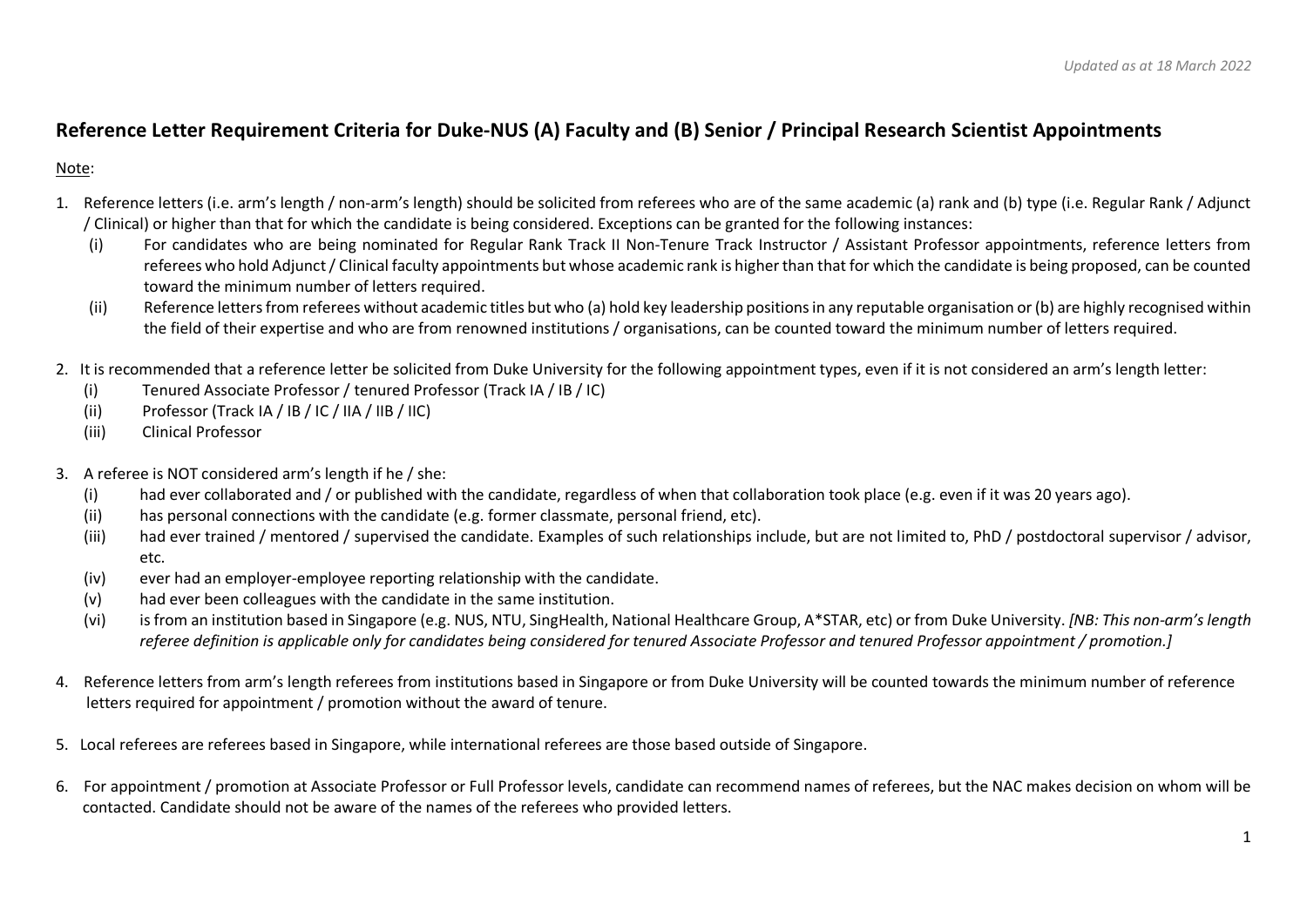## **(A) Faculty Appointments**

| S/N            | Appt<br><b>Type</b> | <b>Academic</b><br><b>Track</b> | Type of<br><b>Tenure</b><br>Appt | <b>Academic</b><br>Rank | Minimum No. of<br><b>Reference Letters</b><br><b>Required</b> | Minimum No. of<br>Arm's Length<br><b>Reference Letters</b><br><b>Required</b>                     | <b>Notes</b>                                                                                                                                                                                                                                                                                                                                                                                                                                                                                                           |
|----------------|---------------------|---------------------------------|----------------------------------|-------------------------|---------------------------------------------------------------|---------------------------------------------------------------------------------------------------|------------------------------------------------------------------------------------------------------------------------------------------------------------------------------------------------------------------------------------------------------------------------------------------------------------------------------------------------------------------------------------------------------------------------------------------------------------------------------------------------------------------------|
| $\mathbf{1}$   | Regular<br>Rank     | Track IA /<br>IB/IC             | Tenure-<br><b>Track Appt</b>     | Asst Prof               | 3                                                             | Suggest 1                                                                                         | The candidate or the SRP / ACP / OoE can solicit the reference<br>letters.<br>The candidate can either forward the letters received from the<br>referees to the SRP / ACP Director / OoE HOO, or have the<br>referees send the letters directly to the Director / HOO.                                                                                                                                                                                                                                                 |
|                |                     |                                 |                                  | Assoc Prof              | 4                                                             | Minimum 4                                                                                         | The SRP / ACP / OoE solicits the letters independently of the<br>candidate.<br>Up to half the no. of referees can be suggested by the candidate.                                                                                                                                                                                                                                                                                                                                                                       |
|                |                     |                                 |                                  | Prof<br>6<br>Minimum 6  |                                                               | The rest of the referees should be chosen by the SRP / ACP / OoE<br>independent of the candidate. |                                                                                                                                                                                                                                                                                                                                                                                                                                                                                                                        |
|                |                     |                                 | Tenured<br>Appt<br>(i.e. with    | Assoc Prof              | 6                                                             | Minimum 6                                                                                         | For tenured appointments / promotions at Assoc Prof or Prof<br>level, please refer to the "Referee Requirements" section in<br>the document on "Summary Guidelines for Preparation of                                                                                                                                                                                                                                                                                                                                  |
|                |                     |                                 | tenure)                          | Prof                    | 6                                                             | Minimum 6                                                                                         | Duke-NUS Faculty Dossiers for Review by University<br>Promotion and Tenure Committee (UPTC)".                                                                                                                                                                                                                                                                                                                                                                                                                          |
| $\overline{2}$ | Regular<br>Rank     | <b>Track IIA</b><br>$/$ IIB     | Non-Tenure<br><b>Track Appt</b>  | Instructor<br>Asst Prof | 3                                                             | No Restriction                                                                                    | Reference letters from referees who hold Adjunct / Clinical<br>faculty appointments but whose academic rank is higher than<br>that for which the candidate is being nominated, can be counted<br>toward the minimum no. of letters required.<br>The candidate or the SRP / ACP / OoE can solicit the reference<br>letters.<br>The candidate can either forward the letters received from the<br>referees to the SRP / ACP Director / OoE HOO, or have the<br>referees send the letters directly to the Director / HOO. |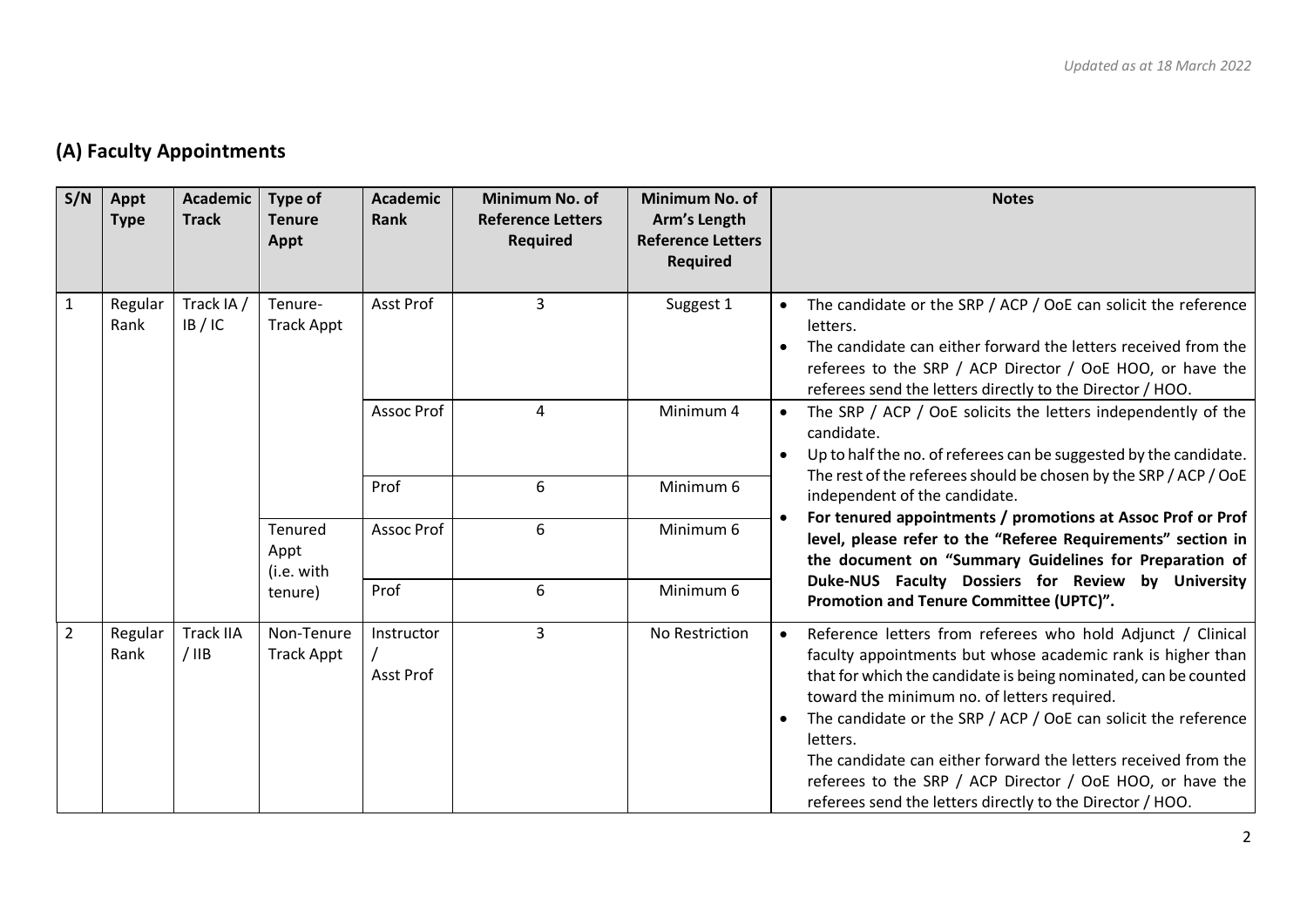| S/N            | Appt<br><b>Type</b> | <b>Academic</b><br><b>Track</b>  | <b>Type of</b><br><b>Tenure</b><br>Appt | <b>Academic</b><br><b>Rank</b>               | Minimum No. of<br><b>Reference Letters</b><br><b>Required</b> | Minimum No. of<br>Arm's Length<br><b>Reference Letters</b><br><b>Required</b> | <b>Notes</b>                                                                                                                                                                                                                                                                     |
|----------------|---------------------|----------------------------------|-----------------------------------------|----------------------------------------------|---------------------------------------------------------------|-------------------------------------------------------------------------------|----------------------------------------------------------------------------------------------------------------------------------------------------------------------------------------------------------------------------------------------------------------------------------|
|                |                     |                                  |                                         | <b>Assoc Prof</b>                            | 4                                                             | Minimum 3                                                                     | The SRP / ACP / OoE solicits the letters independently of the<br>candidate.<br>Up to 3 of the referees can be suggested by the candidate. The<br>rest of the referees should be chosen by the SRP / ACP / OoE<br>independent of the candidate.                                   |
|                |                     |                                  |                                         | Prof                                         | 6                                                             | Minimum 5                                                                     | The SRP / ACP / OoE solicits the letters independently of the<br>candidate.<br>Up to half the no. of referees can be suggested by the candidate.<br>The rest of the referees should be chosen by the SRP / ACP / OoE<br>independent of the candidate.                            |
| $\overline{3}$ | Regular<br>Rank     | Track IIC<br>- Practice<br>Track | Non-Tenure<br><b>Track Appt</b>         | <b>Assoc Prof</b>                            | 4                                                             | Minimum 3                                                                     | The SRP / ACP / SDGHI / Centre / OoE solicits the letters<br>independently of the candidate.<br>Up to 3 of the referees can be suggested by the candidate. The<br>rest of the referees should be chosen by the SRP / ACP / SDGHI<br>/ Centre / OoE independent of the candidate. |
|                |                     |                                  |                                         | Prof                                         | 6                                                             | Minimum 5                                                                     | The SRP / ACP / SDGHI / Centre / OoE solicits the letters<br>independently of the candidate.                                                                                                                                                                                     |
| 4              | Clinical            |                                  |                                         | Prof                                         | 4                                                             | Minimum <sub>2</sub>                                                          | Up to half of the no. of referees can be suggested by the<br>candidate. The rest of the referees should be chosen by the SRP<br>/ ACP / SDGHI / Centre / OoE independent of the candidate.                                                                                       |
|                |                     |                                  |                                         | Instructor<br>/ Asst Prof<br>/ Assoc<br>Prof | Not Required                                                  | N.A.                                                                          |                                                                                                                                                                                                                                                                                  |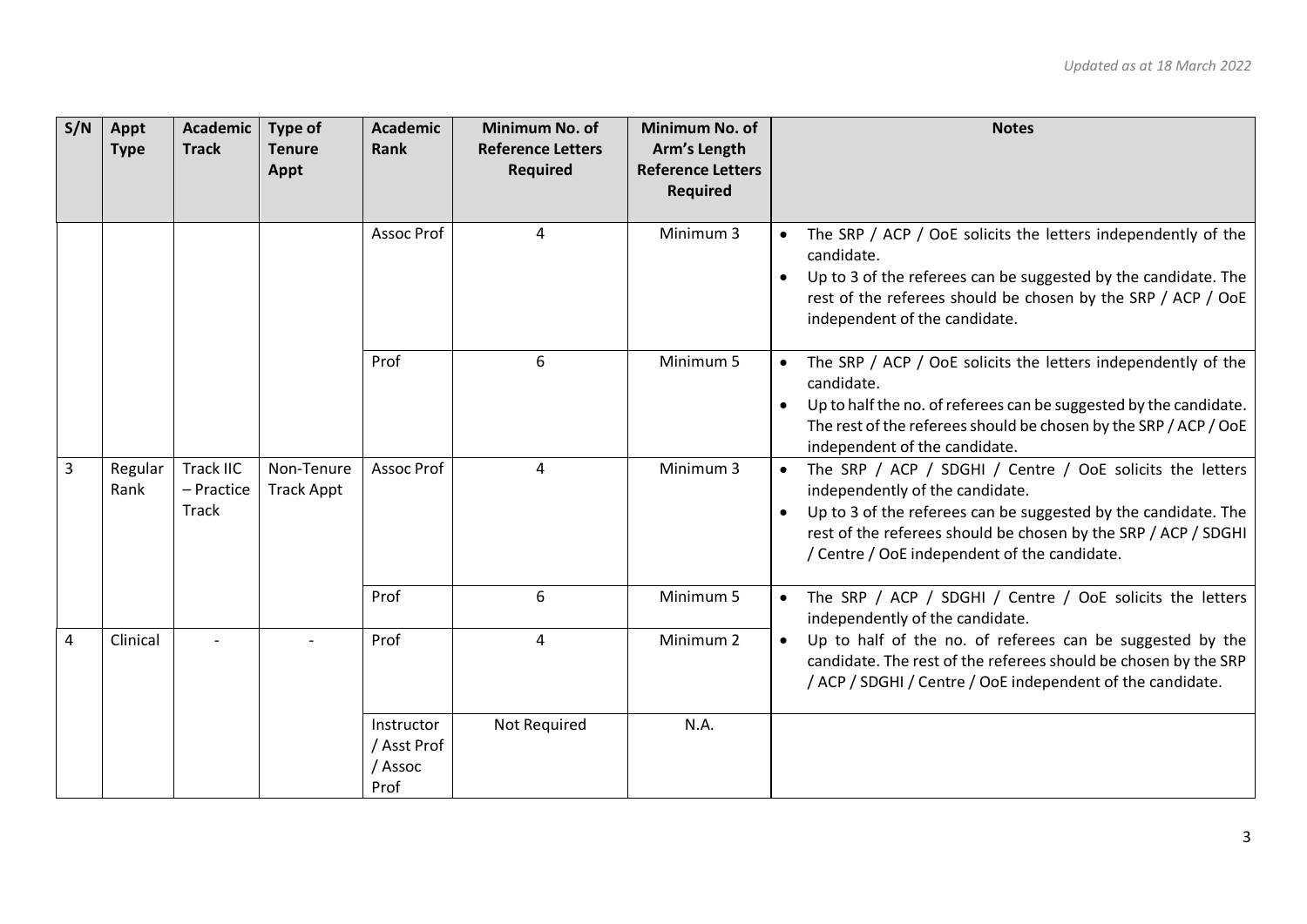| S/N | Appt<br><b>Type</b> | Academic<br><b>Track</b> | Type of<br><b>Tenure</b><br>Appt | <b>Academic</b><br>Rank                      | Minimum No. of<br><b>Reference Letters</b><br><b>Required</b> | Minimum No. of<br>Arm's Length<br><b>Reference Letters</b><br><b>Required</b> | <b>Notes</b>                                                                                                                                                                                                                                                                                                         |
|-----|---------------------|--------------------------|----------------------------------|----------------------------------------------|---------------------------------------------------------------|-------------------------------------------------------------------------------|----------------------------------------------------------------------------------------------------------------------------------------------------------------------------------------------------------------------------------------------------------------------------------------------------------------------|
| 5   | Adjunct             |                          |                                  | Prof                                         | 2                                                             | Minimum 1                                                                     | The SRP / ACP / SDGHI / Centre / OoE solicits the letters<br>$\bullet$<br>independently of the candidate.<br>Up to half of the no. of referees can be suggested by the<br>$\bullet$<br>candidate. The rest of the referees should be chosen by the SRP<br>/ ACP / SDGHI / Centre / OoE independent of the candidate. |
|     |                     |                          |                                  | Instructor<br>/ Asst Prof<br>/ Assoc<br>Prof | Not Required                                                  | N.A.                                                                          |                                                                                                                                                                                                                                                                                                                      |